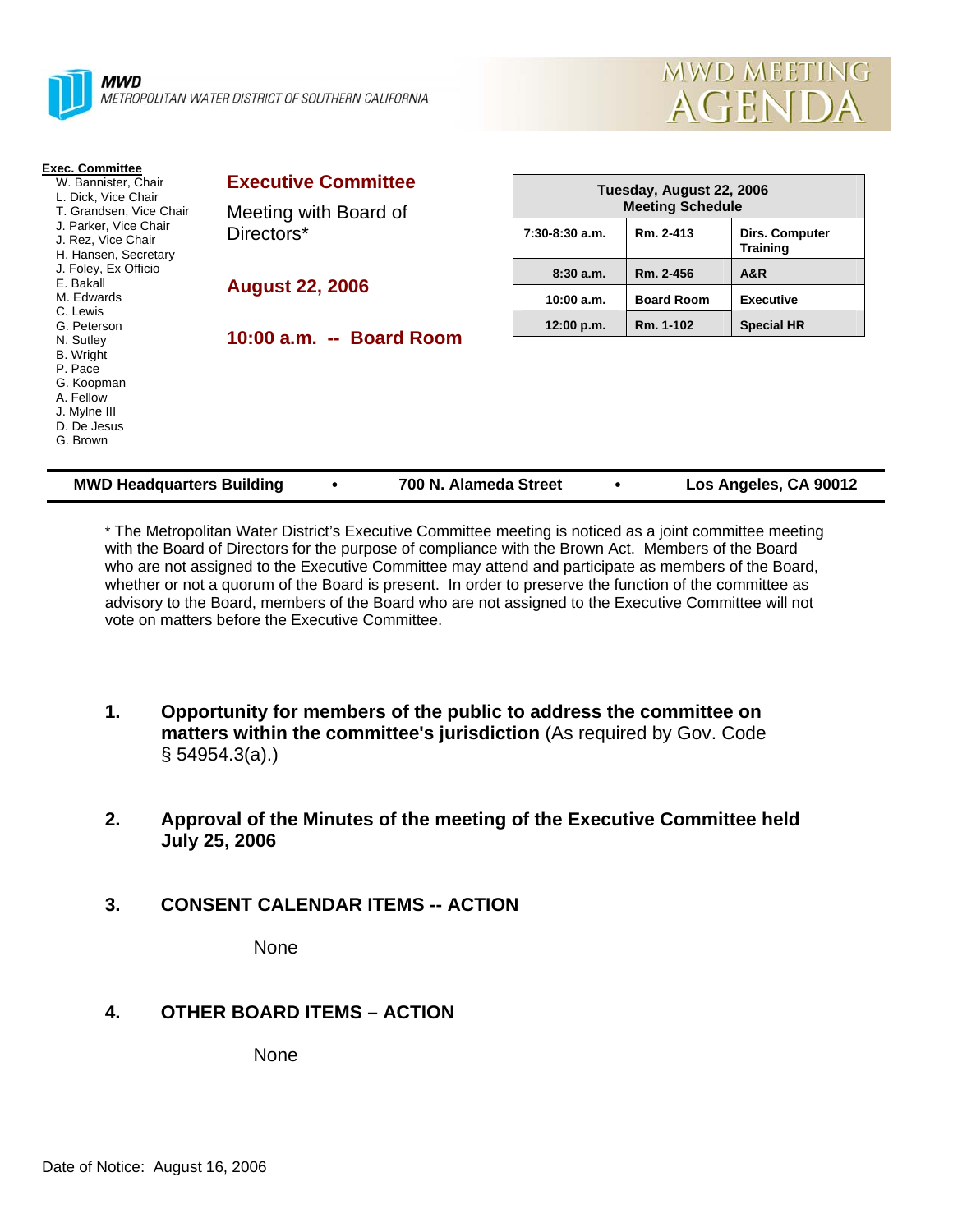## **5. BOARD INFORMATION ITEMS**

None

### **6. COMMITTEE ITEMS**

- a. Approve draft committee and Board meeting agendas and schedule for September
- b. General Manager's report of Metropolitan's activities
- c. General Counsel's report of Legal Department activities
- d. General Auditor's report of Audit Department activities
- e. Ethics Officer's report of Ethics Department activities
- f. Discuss committee name proposal for Water Planning, Quality and Resources Committee

#### **7. REPORTS FROM COMMITTEES**

- a. Asset and Recreation Committee
- b. Budget, Finance, Investment and Insurance Committee
- c. Communications and Legislation Committee
- d. Engineering and Operations Committee
- e. Legal and Claims Committee
- f. Water Planning, Quality and Resources Committee
- g. Special Committee on Human Resources

### **8. FOLLOW-UP ITEMS**

None